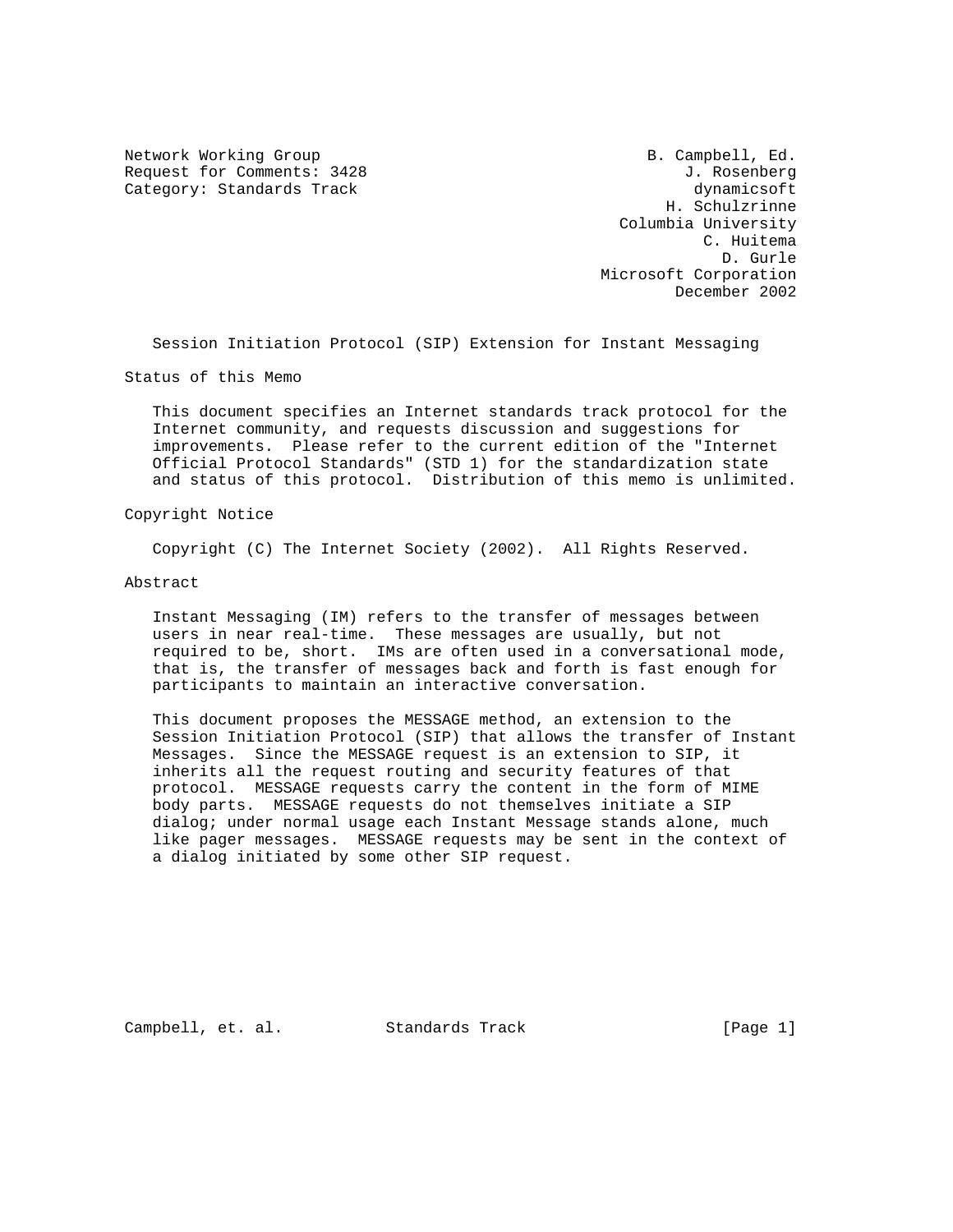### Terminology

 In this document, the key words "MUST", "MUST NOT", "REQUIRED", "SHALL", "SHALL NOT", "SHOULD", "SHOULD NOT", "RECOMMENDED", "NOT RECOMMENDED", "MAY" and "OPTIONAL" are to be interpreted as described in BCP 14, RFC 2119 [6] and indicate requirement levels for compliant SIP implementations.

Table of Contents

| $\mathbf{1}$     |                              |  |  |  |  |  |  |  |  |  |                |
|------------------|------------------------------|--|--|--|--|--|--|--|--|--|----------------|
| $2$ .            |                              |  |  |  |  |  |  |  |  |  |                |
| $\overline{3}$ . |                              |  |  |  |  |  |  |  |  |  | $\overline{4}$ |
| 4.               |                              |  |  |  |  |  |  |  |  |  | 5              |
| 5.               | Use of Instant Message URIs  |  |  |  |  |  |  |  |  |  | 6              |
| б.               |                              |  |  |  |  |  |  |  |  |  | 6              |
| 7.               |                              |  |  |  |  |  |  |  |  |  |                |
| 8.               |                              |  |  |  |  |  |  |  |  |  |                |
| 9.               |                              |  |  |  |  |  |  |  |  |  |                |
| 10.              |                              |  |  |  |  |  |  |  |  |  |                |
| 11.              | Security Considerations 13   |  |  |  |  |  |  |  |  |  |                |
| 11.1             | Outbound authentication 13   |  |  |  |  |  |  |  |  |  |                |
| 11.2             |                              |  |  |  |  |  |  |  |  |  |                |
| 11.3             | End-to-End Protection 14     |  |  |  |  |  |  |  |  |  |                |
| 11.4             |                              |  |  |  |  |  |  |  |  |  |                |
| 11.5             | Using message/cpim bodies 15 |  |  |  |  |  |  |  |  |  |                |
| 12.              | IANA Considerations 15       |  |  |  |  |  |  |  |  |  |                |
| 13.              |                              |  |  |  |  |  |  |  |  |  |                |
| 14.              |                              |  |  |  |  |  |  |  |  |  |                |
| 15.              |                              |  |  |  |  |  |  |  |  |  |                |
| 16.              | Informational References 16  |  |  |  |  |  |  |  |  |  |                |
| 17.              |                              |  |  |  |  |  |  |  |  |  |                |
| 18.              | Full Copyright Statement 18  |  |  |  |  |  |  |  |  |  |                |

## 1. Introduction

 Instant Messaging (IM) is defined as the exchange of content between a set of participants in near real time. Generally, the content is short text messages, although that need not be the case. Generally, the messages that are exchanged are not stored, but this also need not be the case. IM differs from email in common usage in that instant messages are usually grouped together into brief live conversations, consisting of numerous small messages sent back and forth.

 Instant messaging as a service has been in existence within intranets and IP networks for quite some time. Early implementations include zephyr [11], the UNIX talk application, and IRC. More recently, IM

Campbell, et. al. Standards Track [Page 2]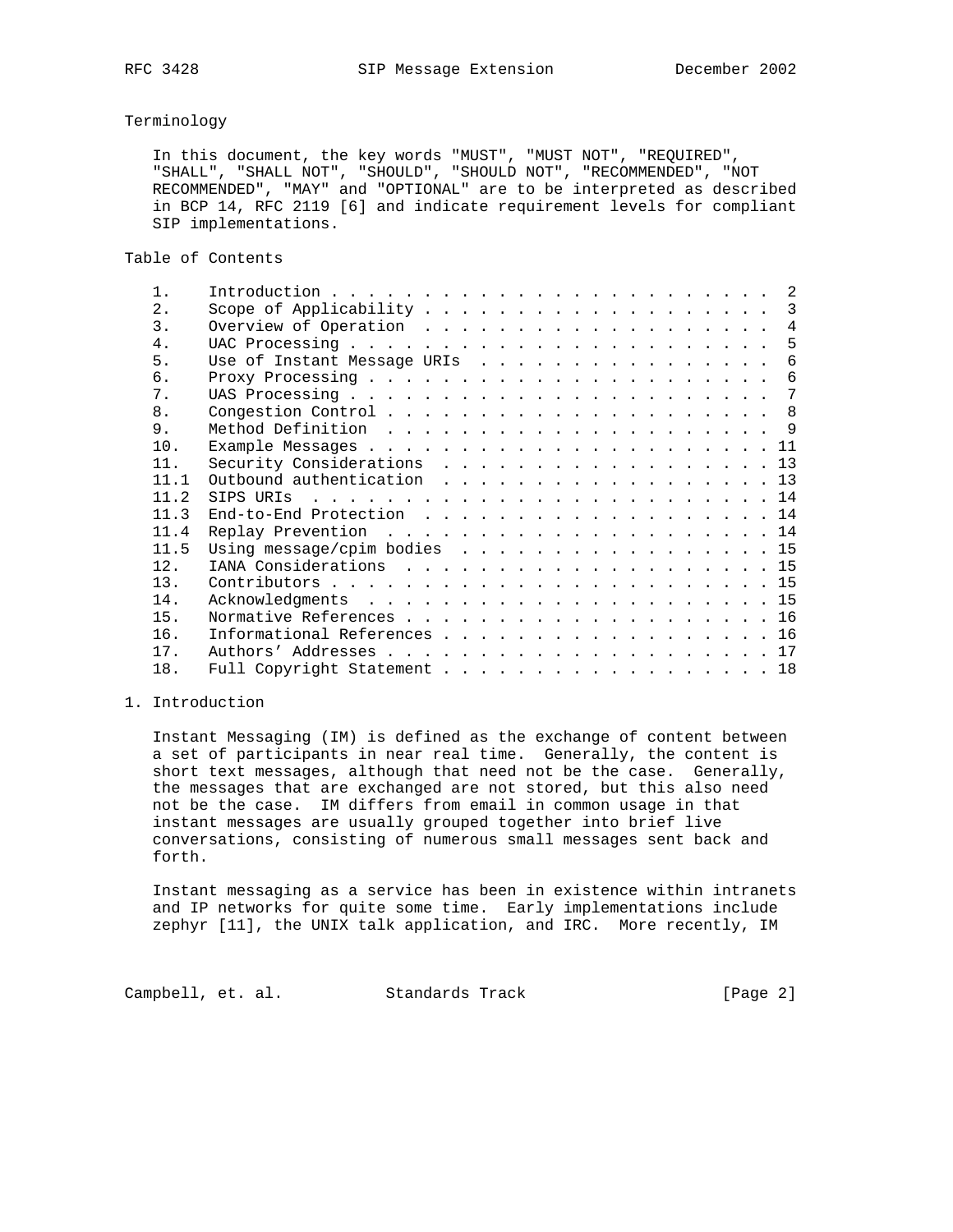has been used as a service coupled with presence and buddy lists; that is, when a friend comes online, a user can be made aware of this and have the option of sending the friend an instant message. The protocols for accomplishing this are all proprietary, which has seriously hampered interoperability.

 The integration of instant messaging, presence, and session-oriented communications is very powerful. The Session Initiation Protocol (SIP) [1] provides mechanisms that are useful for presence applications, and for session-oriented communication applications, but not for instant messages.

 This document proposes an extension method for SIP called the MESSAGE method. MESSAGE requests normally carry the instant message content in the request body.

 RFC 2778 [3] and RFC 2779 [2] give a model and requirements for presence and instant messaging protocols. Implementations of the MESSAGE method SHALL support all the instant message requirements in RFC 2779 relevant to its scope of applicability.

2. Scope of Applicability

 This document describes the use of the MESSAGE method for sending instant messages using a metaphor similar to that of a two-way pager or SMS enabled handset. That is, there are no explicit association between messages. Each IM stands alone--any sense of a "conversation" only exists in the client user interface, or perhaps in the user's own imagination. We contrast this with a "session" model, where there is an explicit conversation with a clear beginning and end. In the SIP environment, an IM session would be a media session initiated with an INVITE transaction and terminated with a BYE transaction.

 There is value in each model. Most modern IM clients offer both user experiences. The user can choose to send an IM to a contact, or he can choose to invite one or more contacts to join a conversation. The pager model makes sense when the user wishes to send a small number of short IMs to a single (or small number of) recipients. The session model makes sense for extended conversations, joining chat groups, if there is a need to associate a conversation with some other SIP initiated session, etc.

 This document addresses the pager model only. We recognize the value of the session model as well, but we do not define it here. Such a solution will require additional work beyond that of this document. The SIMPLE work group currently plans to address IM sessions in a separate document.

Campbell, et. al. Standards Track [Page 3]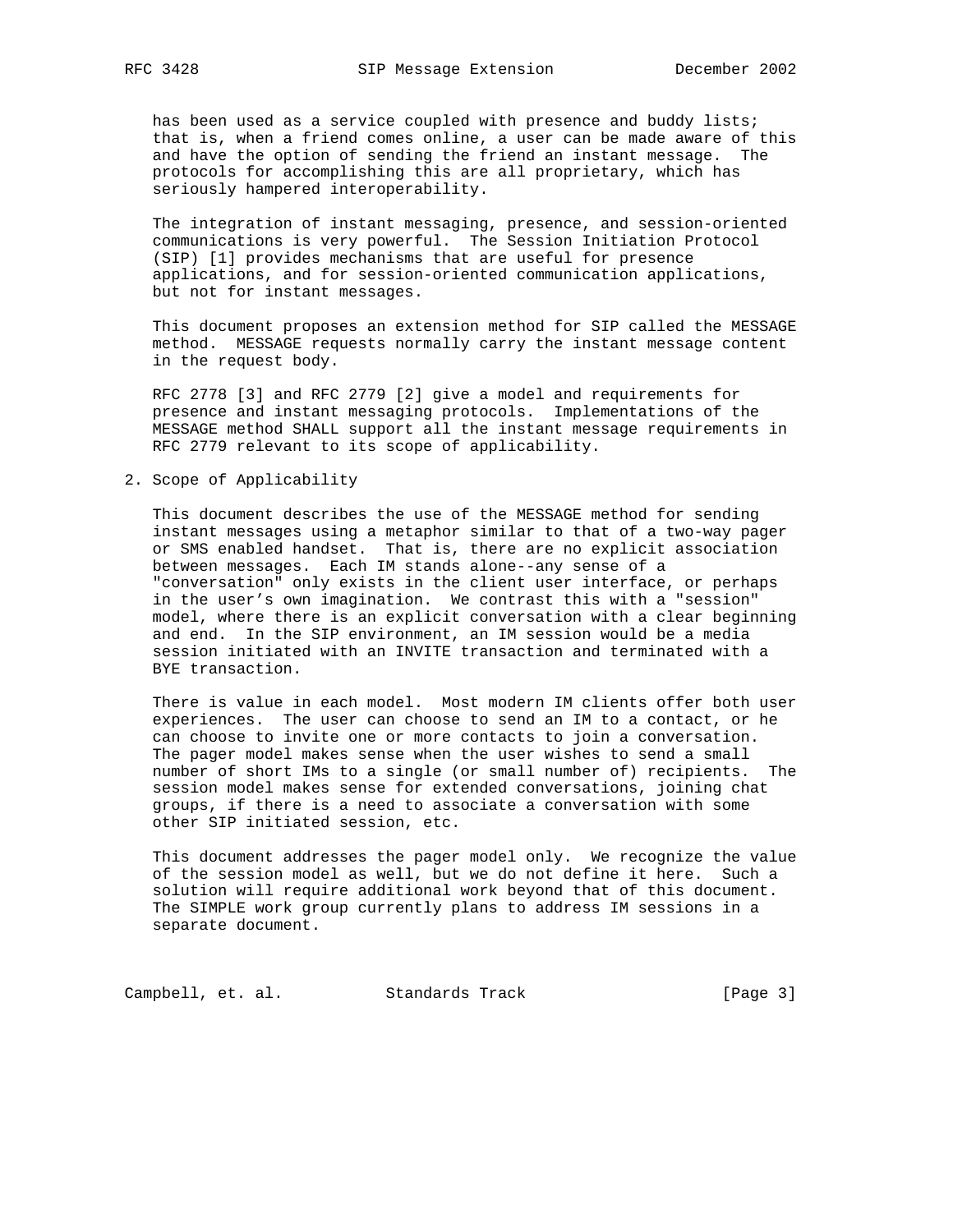There may be a temptation to simulate a session of IMs by initiating a dialog, then sending MESSAGE requests in the context of that dialog. This is not an adequate solution for IM sessions, in that this approach forces the MESSAGE requests to follow the same network path as any other SIP requests, even though the MESSAGE requests arguably carry media rather than signaling. IM applications are typically high volume, and we expect the IM volume in sessions to be even higher. This will likely cause congestion problems if sent over a transport without congestion control, and there is no clear mechanism in SIP to prevent some hop from forwarding a MESSAGE request over UDP.

 Additionally, MESSAGE requests sent over an existing dialog must, by the nature of SIP, go to the same destination as any other request sent in that dialog. This prevents any separation between the IM endpoint and the signaling endpoint. This is not an acceptable limitation for the session-model of instant messaging.

 The authors recognize that there may be valid reasons to send MESSAGE requests in the context of a dialog. For example, one participant in a voice session may wish to send an IM to another participant, and associate that IM with the session. But implementations SHOULD NOT create dialogs for the primary purpose of associating MESSAGE requests with one another.

 Note that this statement does not prohibit using SIP to initiate a media session made up of IMs, just like any other session. Indeed, we expect the solution for IM sessions to use that metaphor. The reader should avoid confusing the concepts of a SIP dialog and a media session.

## 3. Overview of Operation

 When one user wishes to send an instant message to another, the sender formulates and issues a SIP request using the new MESSAGE method defined by this document. The Request-URI of this request will normally be the "address of record" for the recipient of the instant message, but it may be a device address in situations where the client has current information about the recipient's location. For example, the client could be coupled with a presence system that supplies an up to date device contact for a given address of record. The body of the request will contain the message to be delivered. This body can be of any MIME type, including message/cpim [7]. Since the message/cpim format is expected to be supported by other instant message protocols, endpoints using different IM protocols, but otherwise supporting message/cpim body types, should be able to

Campbell, et. al. Standards Track [Page 4]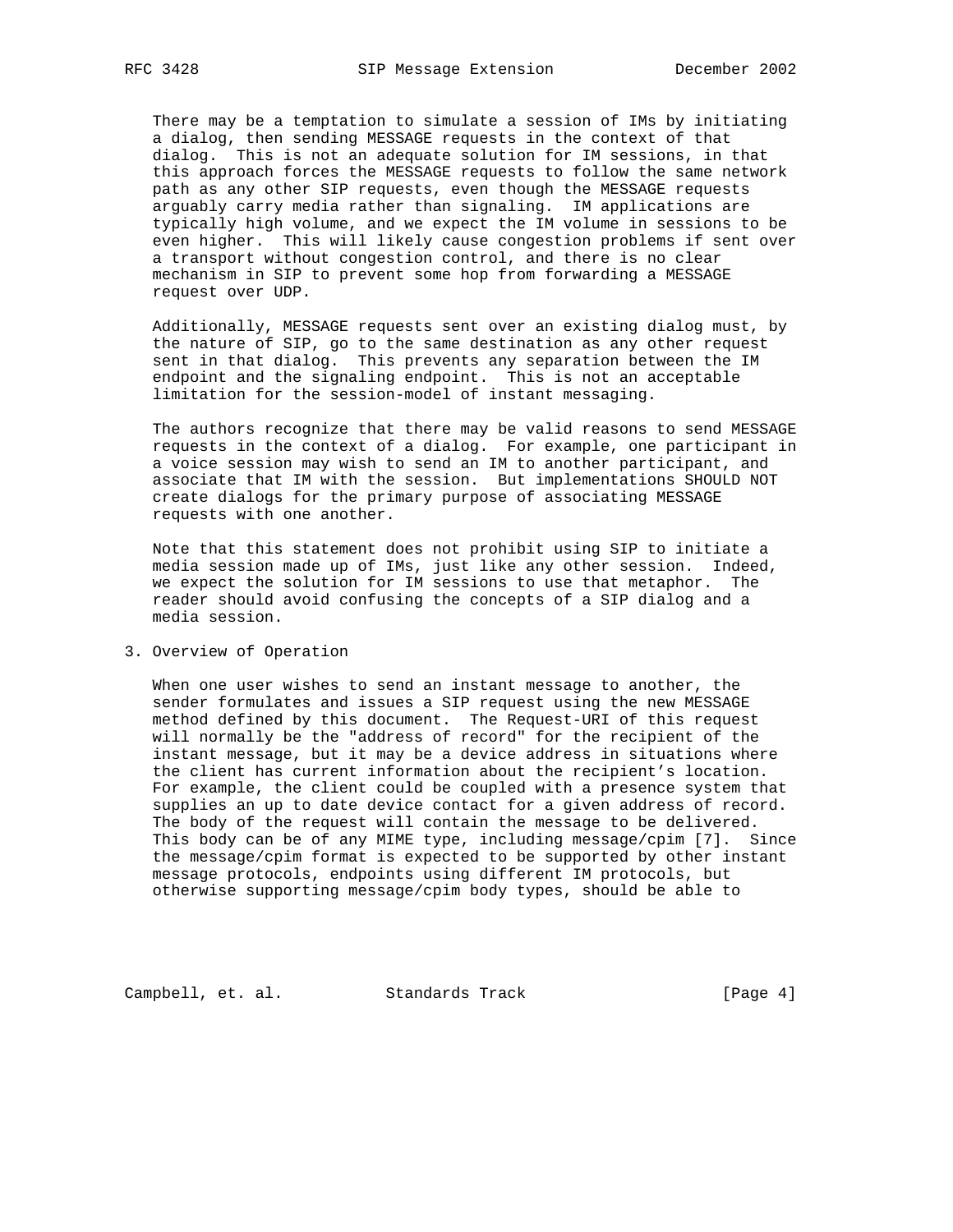exchange messages without modification of the content by a gateway or other intermediary. This helps to enable end-to-end security between endpoints that use different IM protocols.

 The request may traverse a set of SIP proxies, using a variety of transports, before reaching its destination. The destination for each hop is located using the address resolution rules detailed in the Common Profile for Instant Messaging (CPIM) [8] and SIP specifications. During traversal, each proxy may rewrite the request URI based on available routing information.

 Provisional and final responses to the request will be returned to the sender as with any other SIP request. Normally, a 200 OK response will be generated by the user agent of the request's final recipient. Note that this indicates that the user agent accepted the message, not that the user has seen it.

MESSAGE requests do not establish dialogs.

4. UAC Processing

 Unless stated otherwise in this document, MESSAGE requests and associated responses are constructed according to the rules in section 8.1 of the SIP specification [1].

 All UACs which support the MESSAGE method MUST be prepared to send MESSAGE requests with a body of type text/plain. They may send bodies of type message/cpim [7].

 MESSAGE requests do not initiate dialogs. User Agents MUST NOT insert Contact header fields into MESSAGE requests.

 A UAC MAY associate a MESSAGE request with an existing dialog. If a MESSAGE request is sent within a dialog, it is "associated" with any media session or sessions associated with that dialog.

 If the UAC receives a 200 OK response to a MESSAGE request, it may assume the message has been delivered to the final destination. It MUST NOT assume that the recipient has actually read the instant message. If the UAC receives a 202 Accepted response, the message has been delivered to a gateway, store and forward server, or some other service that may eventually deliver the message. In this case, the UAC MUST NOT assume the message has been delivered to the final destination. If confirmation of delivery is required for a message that has been responded to with a 202 Accepted, that confirmation must be delivered via some other mechanism, which is beyond the scope of this specification.

Campbell, et. al. Standards Track [Page 5]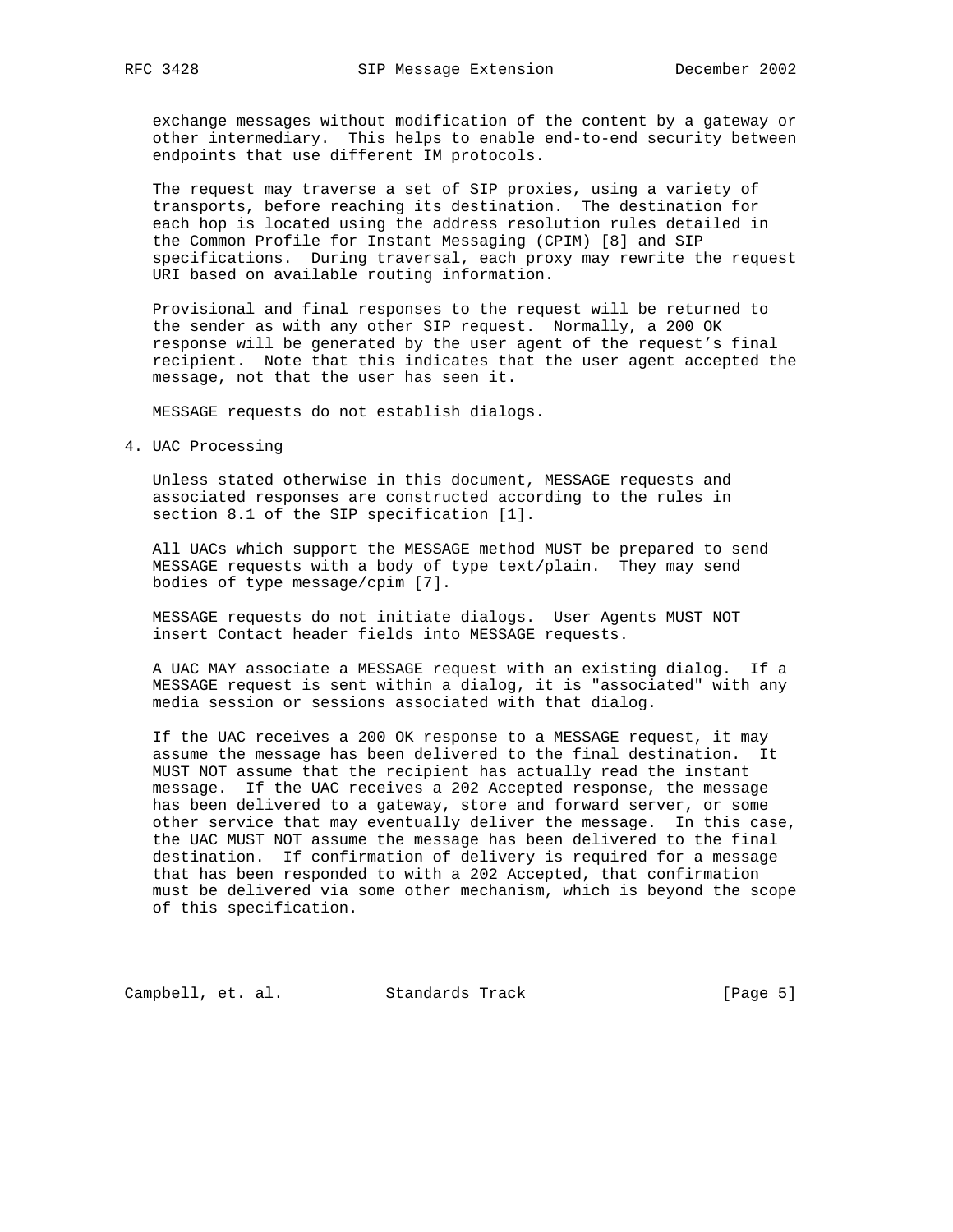Note that a downstream proxy could fork a MESSAGE request. If this occurs, the forking proxy will forward one final response upstream, even though it may receive multiple final responses. The UAC will have no way to detect whether or not a fork occurs. Therefore the UAC MUST NOT assume that a given final response represents the only UAS that receives the request. For example, multiple branches of a fork could have resulted in 2xx responses. Even though the UAC only sees one of those responses, the request has in fact been received by the second device as well.

 The UAC MAY add an Expires header field to limit the validity of the message content. If the UAC adds an Expires header field with a non-zero value, it SHOULD also add a Date header field containing the time the message is sent.

5. Use of Instant Message URIs

 An instant inbox may be most generally referenced by an Instant Message URI [8] in the form of "im:user@domain". IM URIs are abstract, and will eventually be translated to concrete, protocol dependent URI.

 If a UA is presented with an IM URI as the address for an instant message, it SHOULD resolve it to a SIP URI, and place the resulting URI in the Request-URI of the MESSAGE request before sending. If the UA is unable to resolve the IM URI, it MAY place the IM URI in the Request-URI, thus delegating the resolution to a downstream device such as proxy or gateway. Performing this translation as early as possible allows SIP proxies, which may be unaware of the im: namespace, to route the requests normally.

 MESSAGE requests also contain logical identifiers of the sender and intended recipient, in the form of the From and To header fields. These identifiers SHOULD contain SIP (or SIPS) URIs, but MAY include IM URIs if the SIP URIs are not known at the time of request construction.

 Record-Route and Route header fields MUST NOT contain IM URIs. These header fields contain concrete SIP or SIPS URIs according to the rules of SIP [1].

## 6. Proxy Processing

 Proxies route MESSAGE requests according to the rules of SIP [1]. Note that the MESSAGE request MAY fork; this allows for delivery of the message to several possible terminals where the user might be. A proxy forking a MESSAGE request follows the normal SIP rules for forking a non-INVITE request. In particular, even if the fork

Campbell, et. al. Standards Track [Page 6]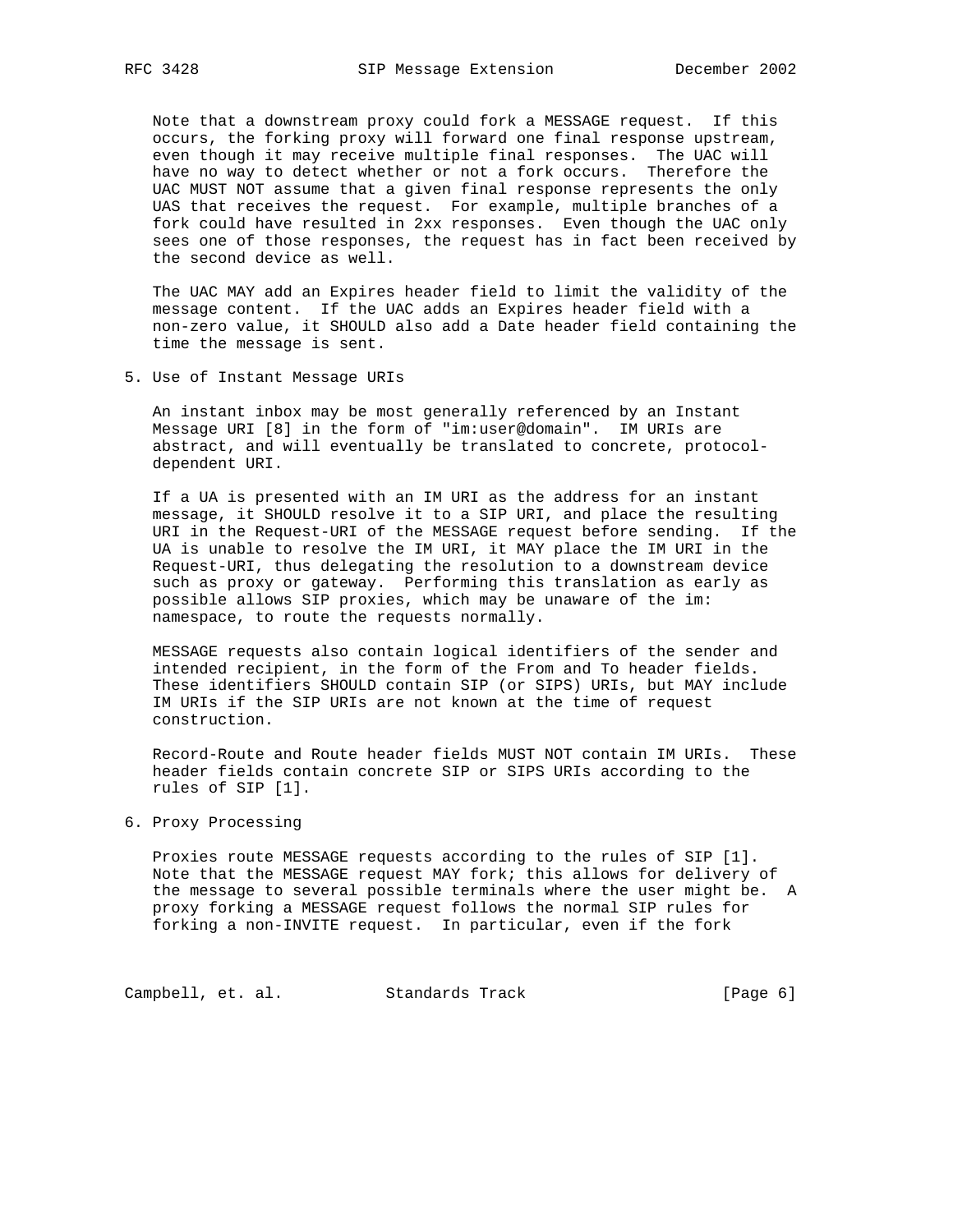results in multiple successful deliveries, the forking proxy will only forward one final response upstream.

7. UAS Processing

 A UAS that receives a MESSAGE request processes it following the rules of SIP [1].

 A UAS receiving a MESSAGE request SHOULD respond with a final response immediately. Note, however, that the UAS is not obliged to display the message to the user either before or after responding with a 200 OK. That is, a 200 OK response does not necessarily mean the user has read the message.

 A 2xx response to a MESSAGE request MUST NOT contain a body. A UAS MUST NOT insert a Contact header field into a 2xx response.

 A UAS which is, in fact, a message relay, storing the message and forwarding it later on, or forwarding it into a non-SIP domain, SHOULD return a 202 (Accepted) [5] response indicating that the message was accepted, but end to end delivery has not been guaranteed.

 A 4xx or 5xx response indicates that the message was not delivered successfully. A 6xx response means it was delivered successfully, but refused.

 A UAS that supports the MESSAGE method MUST be prepared to receive and render bodies of type "text/plain", and may support reception and rendering of bodies of type "message/cpim" [7].

 A MESSAGE request is said to be expired if its expiration time has passed. The expiration time is determined by examining the Expires header field, if present. MESSAGE requests without an Expires header field do not expire. If the MESSAGE request containing an Expires header field also contains a Date header field, the UAS SHOULD interpret the Expires header field value as delta time from the Date header field value. If the request does not contain a Date header field, the UAS SHOULD interpret the Expires header value as delta time from the time the UAS received the request.

 If the MESSAGE expires before the UAS is able to present the message to the user, the UAS SHOULD handle the message based on local policy. This policy could mean: the message is deleted undisplayed,

Campbell, et. al. Standards Track [Page 7]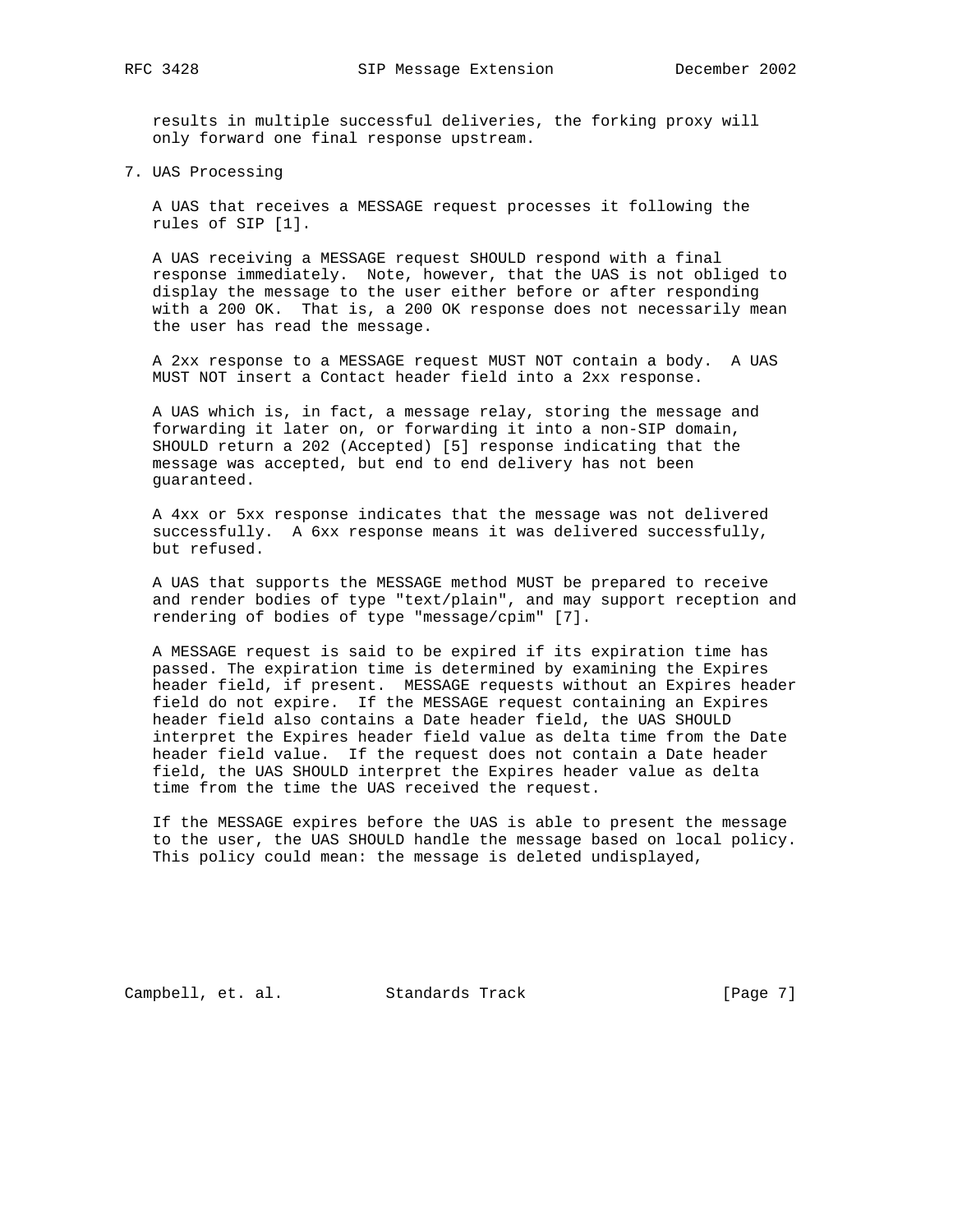the message is still displayed to the user, or some other policy may be invoked. If the message is displayed, the UAS SHOULD clearly indicate to the user that the message has expired.

 If the UAS is acting as a message relay, and is unable to deliver the message before expiration, it chooses an action based on local policy. This action could involve deleting the message undelivered, delivering it as is, logging the expired message, or any other local policy.

8. Congestion Control

 Existing IM services have a history of very high volume usage. Additionally, MESSAGE requests differ from other sorts of SIP requests in that they carry media, in the form of IMs, as payload. Conventional SIP payloads carry signaling information about media, but not media itself. There is potential that when a SIP infrastructure is shared between call signaling and instant messaging, the IM traffic will interfere with call signaling traffic. Congestion control in general is an issue that should be addressed at the SIP specification level rather than for an individual method. But since the traffic patterns are likely to be different for MESSAGE than for most other methods, it makes sense to give MESSAGE special consideration.

 Whenever possible, MESSAGE requests SHOULD be sent over transports that implement end-to-end congestion control, such as TCP or SCTP. However, SIP does not provide a mechanism to prevent a downstream hop from sending a request over UDP. Even the requirement to use TCP for requests over a certain size can be overridden by the receiver. Therefore use of a congestion-controlled transport by the UAC is not sufficient.

 The size of MESSAGE requests outside of a media session MUST NOT exceed 1300 bytes, unless the UAC has positive knowledge that the message will not traverse a congestion-unsafe link at any hop, or that the message size is at least 200 bytes less than the lowest MTU value found en route to the UAS. Larger payloads may be sent as part of a media session, or using some type of content-indirection.

 At the time of this writing, there is no mechanism for a UAC to gain such knowledge outside of trivial network architectures, or networks that are wholly controlled by a single administrative domain. But if a mechanism for ensuring congestion-control at each hop is created in the future, MESSAGE clients can relax the size limit without requiring a change to this specification. The authors expect that such a mechanism or mechanism will be created in the near future.

Campbell, et. al. Standards Track [Page 8]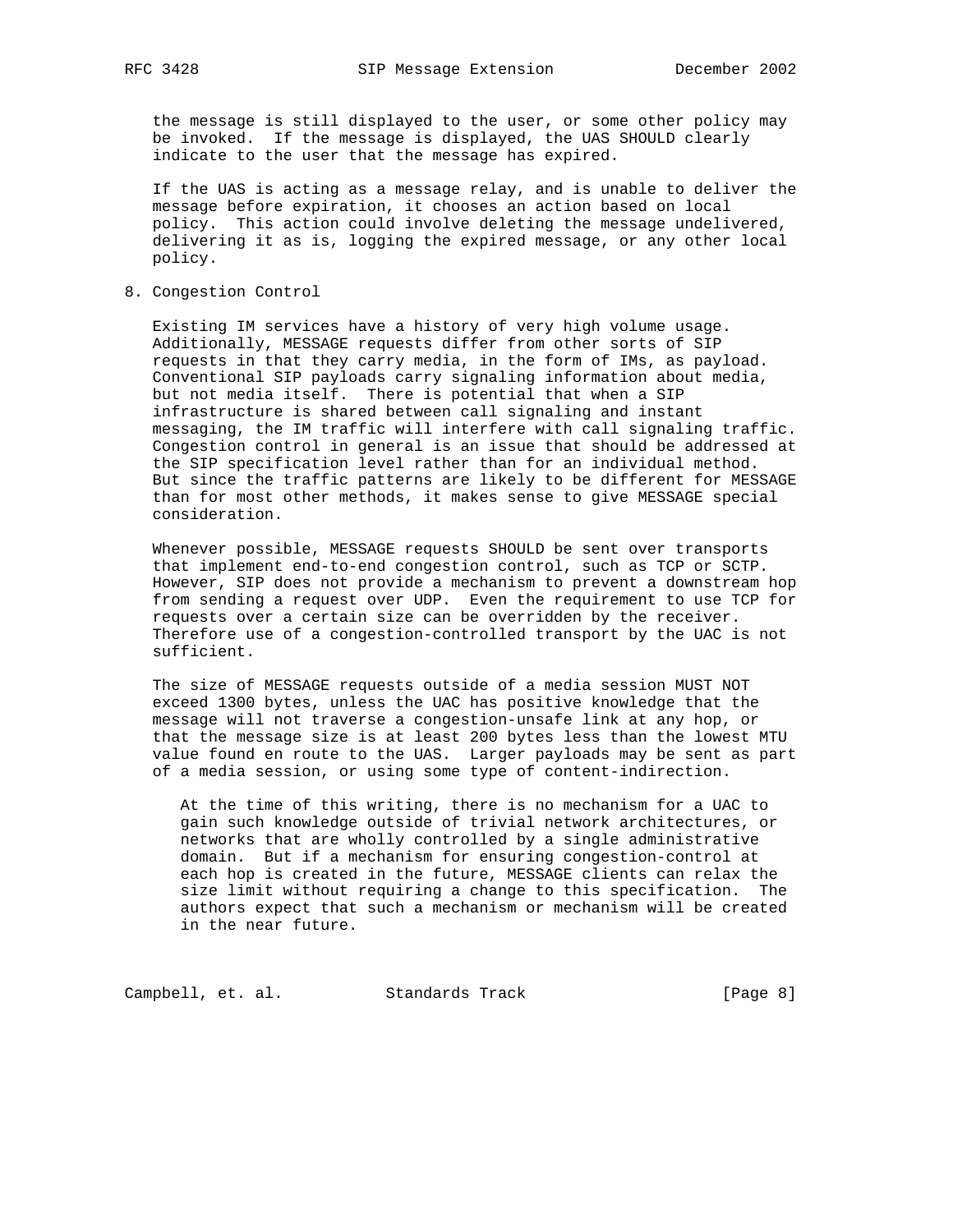There have been discussions on making the 1300 byte limit based on the path MTU to the next hop SIP device. The SIP specification does exactly that, choosing the limit 200 bytes less than the path MTU, or 1300 bytes if the device does not know the path MTU. Transport decisions are made on a per-hop basis. However, the point of this limit is to make sure that no upstream proxy chooses to send a MESSAGE request with large content over UDP. Since, except in trivial circumstances, a MESSAGE client is very unlikely to know the MTU for upstream devices beyond the next hop, an MTU based limit is not very useful.

 A UAC MUST NOT initiate a new out-of-dialog MESSAGE transaction to a given URI if there is a previous out-of-dialog transaction pending for the same URI. Similarly, A UAC SHOULD NOT initiate overlapping MESSAGE transactions inside a dialog, and MUST NOT do so unless the route set for that dialog uses a congestion-controlled transport at every hop.

 The prohibition against overlapping MESSAGE request provides some degree of congestion-safe behavior. A request and its associated response must each cross the full path between the UAC and the UAS. The time required for this will increase as networks become congested. This provides an adaptive mechanism to slow the introduction of new MESSAGE requests to the same destination.

 It has been suggested that provisional responses should not be allowed for pager-model MESSAGE requests. However, it is not possible to require special treatment for MESSAGE, since many proxy servers will not be aware of the MESSAGE method. Therefore MESSAGE requests will receive the same provisional response treatment as any other non-INVITE method, as described in the SIP specification.

9. Method Definition

 This specification defines a new SIP method, MESSAGE. The BNF for this method is:

MESSAGEm = %x4D.45.53.53.41.47.45 ;MESSAGE in caps

As with all other methods, the MESSAGE method name is case sensitive.

 Tables 1 and 2 extend Tables 2 and 3 of SIP [1] by adding an additional column, defining the header fields that can be used in MESSAGE requests and responses.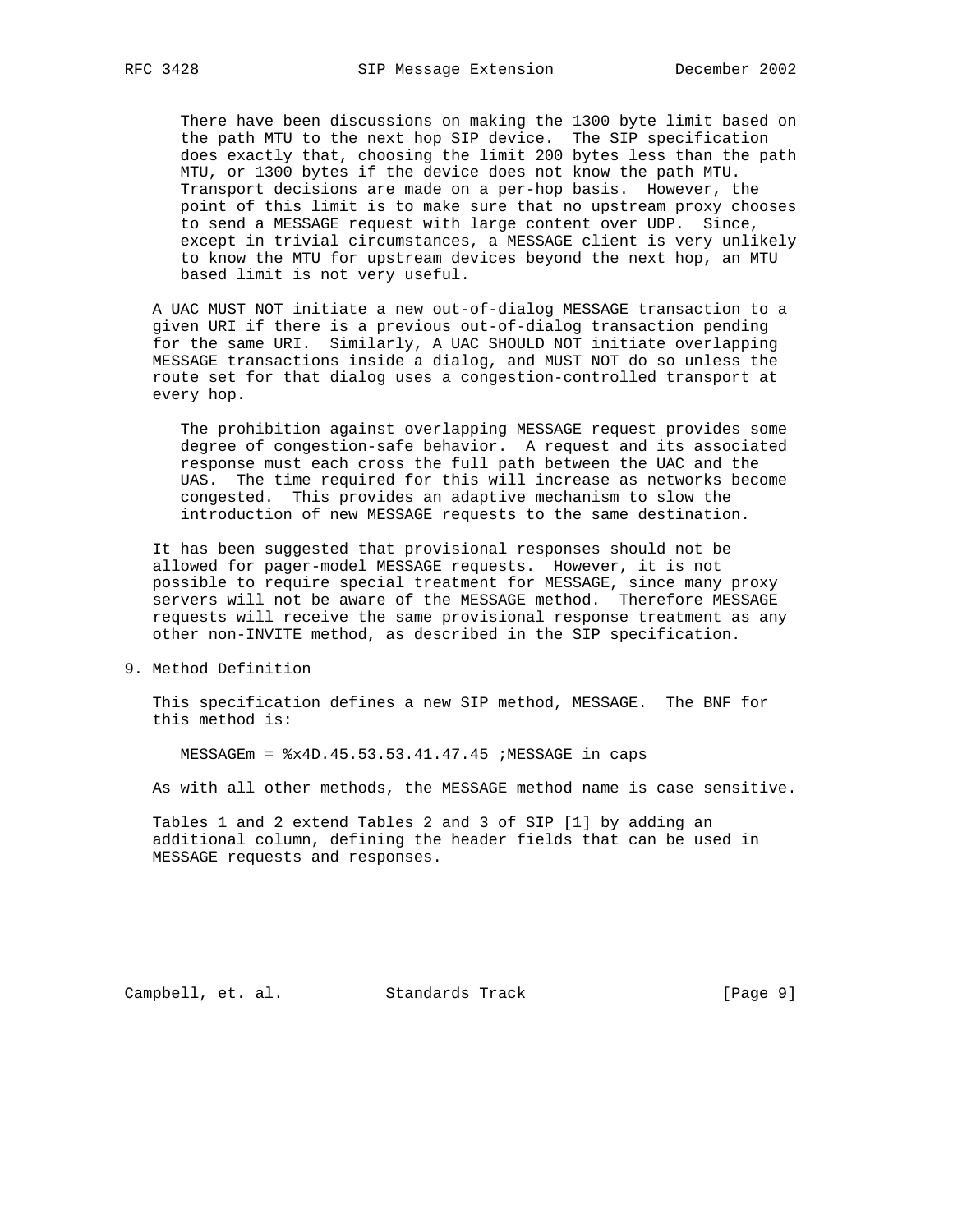| Header Field                   | where       | proxy | MESSAGE |
|--------------------------------|-------------|-------|---------|
| Accept                         | R           |       | -       |
| Accept                         | 2xx         |       |         |
| Accept                         | 415         |       | m*      |
| Accept-Encoding                | R           |       |         |
| Accept-Encoding                | 2xx         |       |         |
| Accept-Encoding                | 415         |       | $m*$    |
| Accept-Language                | R           |       |         |
| Accept-Language                | 2xx         |       | -       |
| Accept-Language                | 415         |       | $m*$    |
| Alert-Info                     | $\mathbb R$ |       | -       |
| Alert-Info                     | 180         |       | -       |
| Allow                          | R           |       | $\circ$ |
| Allow                          | 2xx         |       | O       |
| Allow                          | r           |       | O       |
| Allow                          | 405         |       | m       |
| Authentication-Info            | 2xx         |       | $\circ$ |
| Authorization                  | R           |       | O       |
| $Call-ID$                      | C           | r     | m       |
| Call-Info                      |             | ar    | O       |
| Contact                        | R           |       |         |
| Contact                        | 1xx         |       |         |
| Contact                        | 2xx         |       |         |
| Contact                        | 3xx         |       | O       |
| Contact                        | 485         |       | O       |
| Content-Disposition            |             |       | O       |
| Content-Encoding               |             |       | O       |
| Content-Language               |             |       | O       |
|                                |             |       | t       |
| Content-Length<br>Content-Type |             | ar    | $\star$ |
| CSeq                           | C           | r     | m       |
| Date                           |             |       |         |
| Error-Info                     | $300 - 699$ | а     | O       |
|                                |             | a     | O       |
| Expires                        |             |       | O       |
| From                           | C           | r     | m       |
| In-Reply-To                    | R           |       | $\circ$ |
| Max-Forwards                   | $\mathbb R$ | amr   | m       |
| Organization                   |             | ar    | O       |

Table 1: Summary of header fields, A--O

Campbell, et. al. Standards Track [Page 10]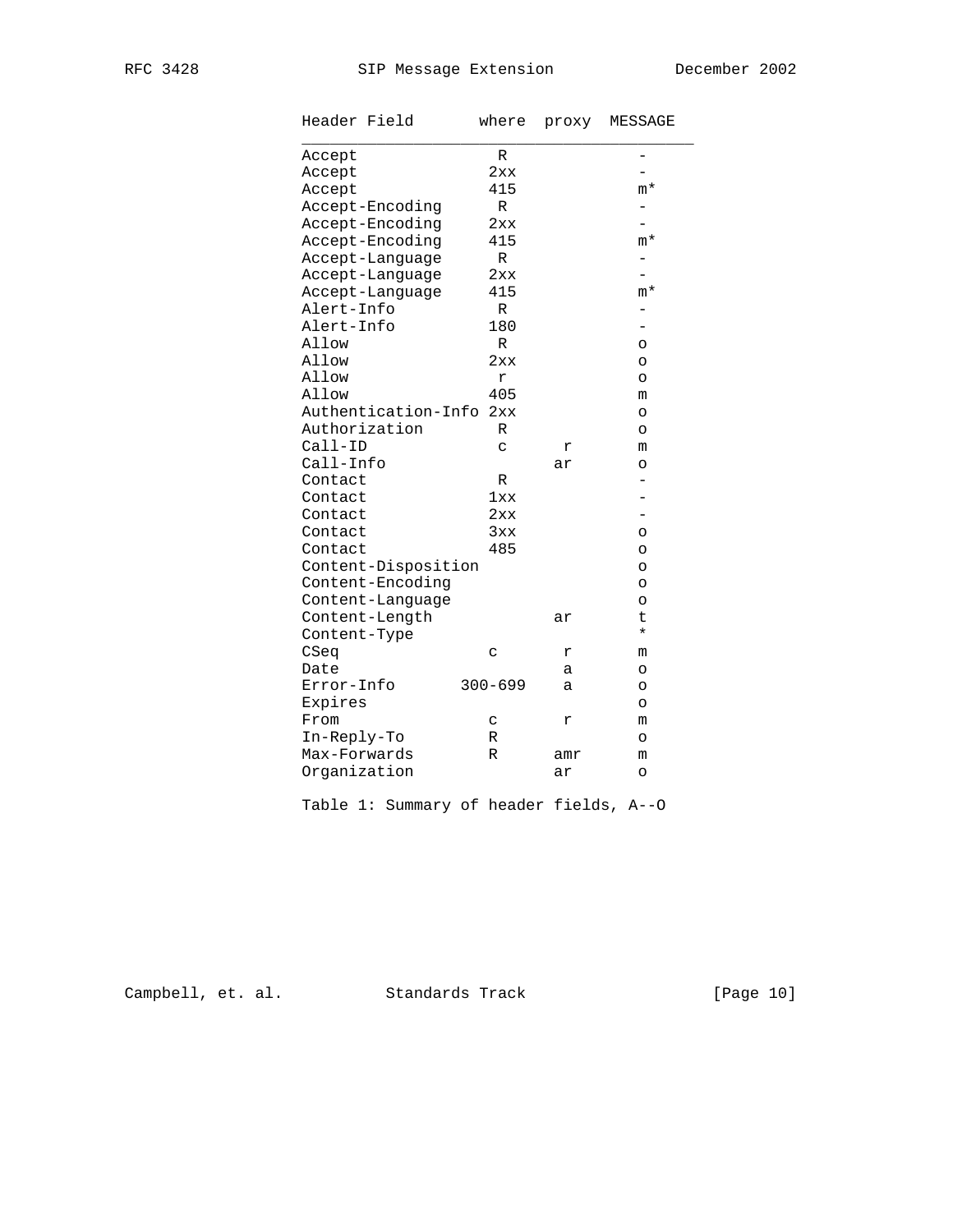|            | Header Field        | where              | proxy | MESSAGE |
|------------|---------------------|--------------------|-------|---------|
| Priority   |                     | R                  | ar    | $\circ$ |
|            | Proxy-Authenticate  | 407                | ar    | m       |
|            | Proxy-Authenticate  | 401                | ar    | O       |
|            | Proxy-Authorization | R                  | dr    | $\circ$ |
|            | Proxy-Require       | R                  | ar    | O       |
|            | Record-Route        |                    | ar    |         |
| Reply-To   |                     |                    |       | $\circ$ |
| Require    |                     |                    | ar    | C       |
|            | Retry-After         | 404, 413, 480, 486 |       | $\circ$ |
|            |                     | 500,503            |       | $\circ$ |
|            |                     | 600,603            |       | $\circ$ |
| Route      |                     | R                  | adr   | $\circ$ |
| Server     |                     | r                  |       | $\circ$ |
| Subject    |                     | R                  |       | $\circ$ |
| Timestamp  |                     |                    |       | $\circ$ |
| To         |                     | c(1)               | r     | m       |
|            | Unsupported         | 420                |       | $\circ$ |
| User-Agent |                     |                    |       | $\circ$ |
| Via        |                     | R                  | amr   | m       |
| Via        |                     | rc.                | dr    | m       |
| Warning    |                     | r                  |       | $\circ$ |
|            | WWW-Authenticate    | 401                | ar    | m       |
|            | WWW-Authenticate    | 407                | ar    | $\circ$ |

(1): copied with possible addition of tag

Table 2: Summary of header fields, P--Z

 A MESSAGE request MAY contain a body, using the standard MIME header fields to identify the content.

10. Example Messages

 An example message flow is shown in Figure 1. The message flow shows an initial IM sent from User 1 to User 2, both users in the same domain, "domain", through a single proxy.

Campbell, et. al. Standards Track [Page 11]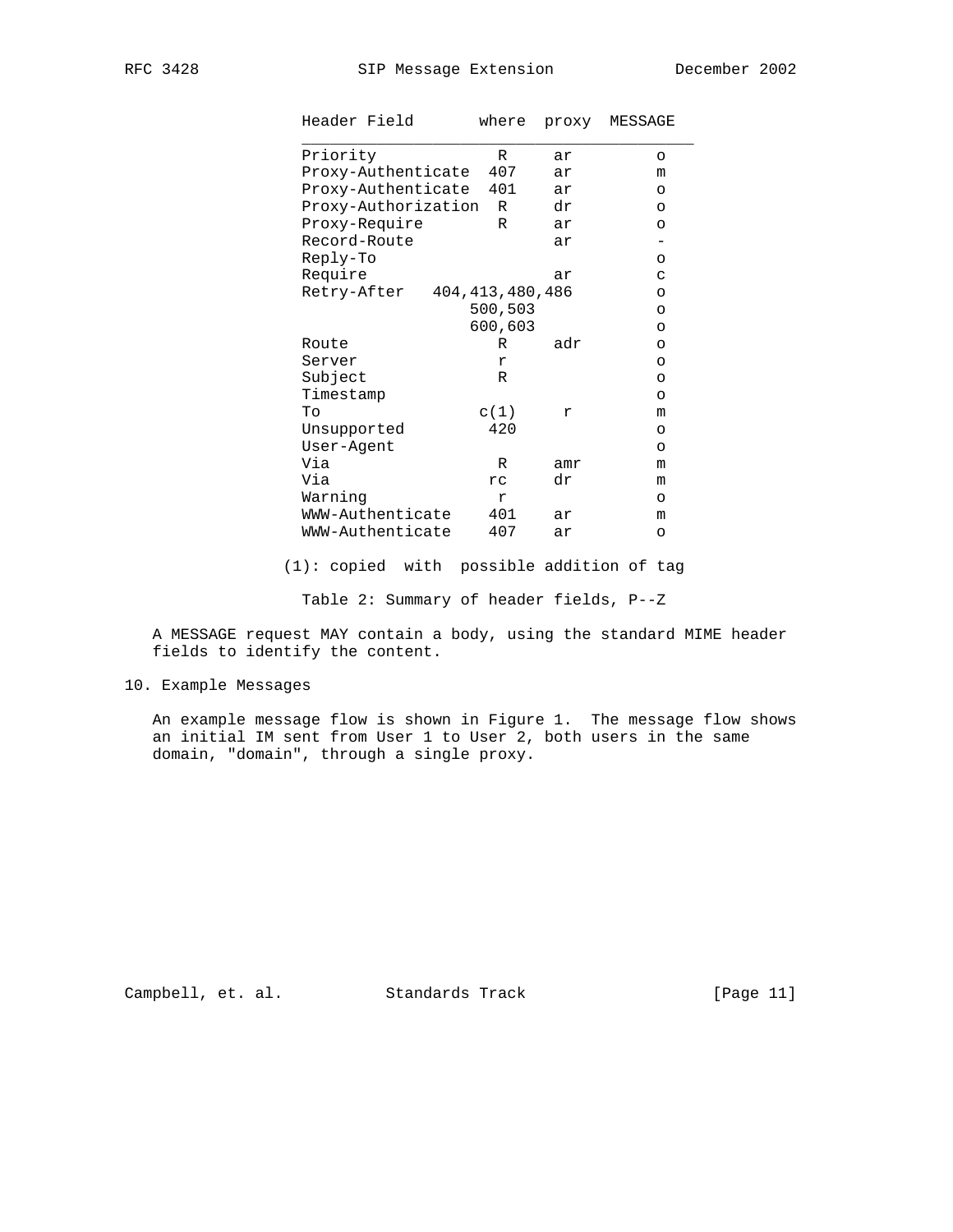

Figure 1: Example Message Flow

Message F1 looks like:

 MESSAGE sip:user2@domain.com SIP/2.0 Via: SIP/2.0/TCP user1pc.domain.com;branch=z9hG4bK776sgdkse Max-Forwards: 70 From: sip:user1@domain.com;tag=49583 To: sip:user2@domain.com Call-ID: asd88asd77a@1.2.3.4 CSeq: 1 MESSAGE Content-Type: text/plain Content-Length: 18

Watson, come here.

 User1 forwards this message to the server for domain.com. The proxy receives this request, and recognizes that it is the server for domain.com. It looks up user2 in its database (built up through registrations), and finds a binding from sip:user2@domain.com to sip:user2@user2pc.domain.com. It forwards the request to user2. The resulting message, F2, looks like:

 MESSAGE sip:user2@domain.com SIP/2.0 Via: SIP/2.0/TCP proxy.domain.com;branch=z9hG4bK123dsghds Via: SIP/2.0/TCP user1pc.domain.com;branch=z9hG4bK776sgdkse; received=1.2.3.4 Max-Forwards: 69

 From: sip:user1@domain.com;tag=49394 To: sip:user2@domain.com Call-ID: asd88asd77a@1.2.3.4 CSeq: 1 MESSAGE Content-Type: text/plain Content-Length: 18

Campbell, et. al. Standards Track [Page 12]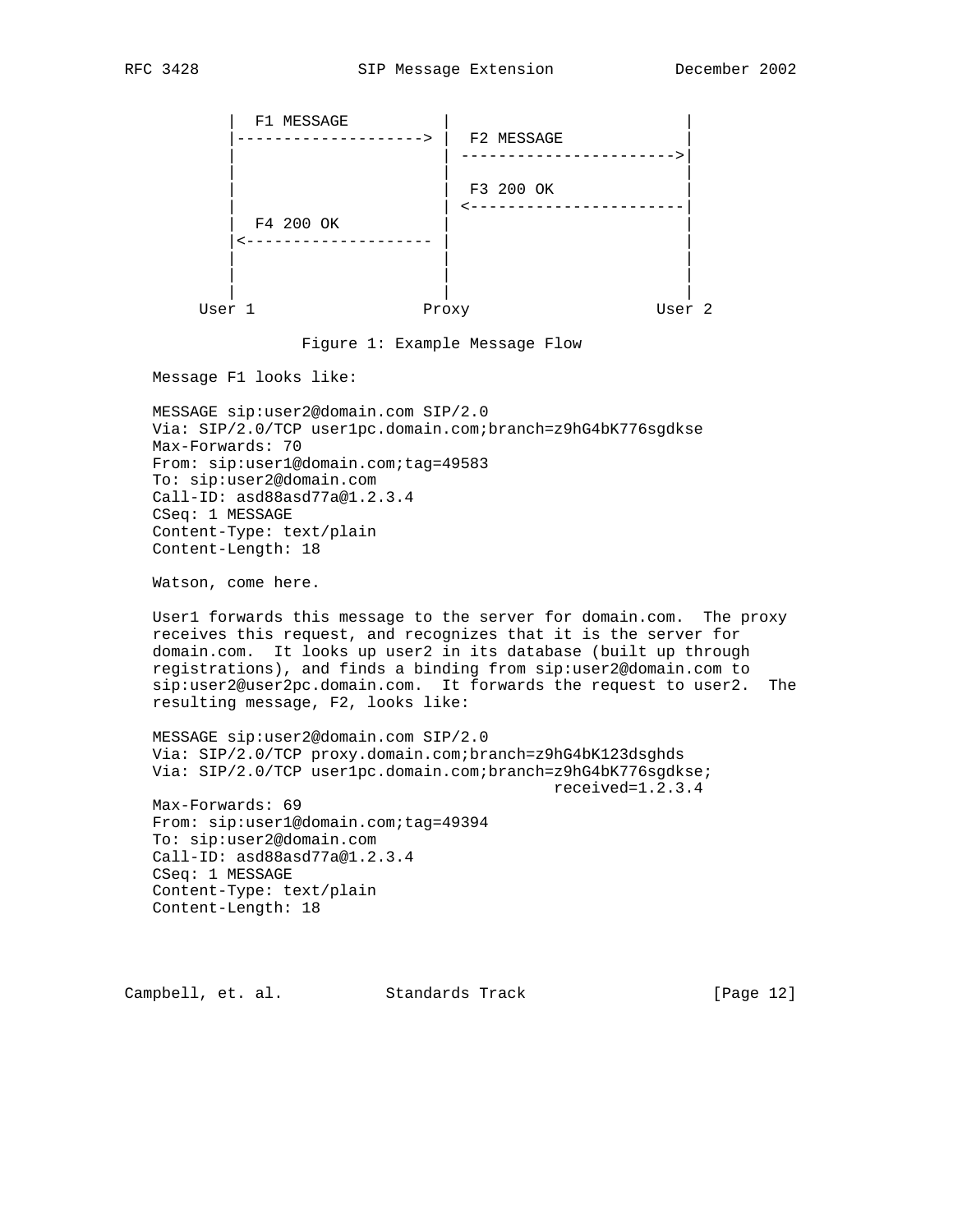Watson, come here. The message is received by user2, displayed, and a response is generated, message F3, and sent to the proxy: SIP/2.0 200 OK Via: SIP/2.0/TCP proxy.domain.com;branch=z9hG4bK123dsghds; received=192.0.2.1 Via: SIP/2.0/TCP user1pc.domain.com; ; branch=z9hG4bK776sgdkse; received=1.2.3.4 From: sip:user1@domain.com;tag=49394 To: sip:user2@domain.com;tag=ab8asdasd9 Call-ID: asd88asd77a@1.2.3.4 CSeq: 1 MESSAGE Content-Length: 0 Note that most of the header fields are simply reflected in the response. The proxy receives this response, strips off the top Via, and forwards to the address in the next Via, user1pc.domain.com, the result being message F4: SIP/2.0 200 OK Via: SIP/2.0/TCP user1pc.domain.com;branch=z9hG4bK776sgdkse; received=1.2.3.4

From: sip:user1@domain.com;;tag=49394 To: sip:user2@domain.com;tag=ab8asdasd9 Call-ID: asd88asd77a@1.2.3.4 CSeq: 1 MESSAGE Content-Length: 0

11. Security Considerations

 In normal usage, most SIP requests are used to setup and modify communication sessions. The actual communication between participants happens in the media sessions, not in the SIP requests themselves. The MESSAGE method changes this assumption; MESSAGE requests normally carry the actual communication between participants as payload. This implies that MESSAGE requests have a greater need for security than most other SIP requests. In particular, UAs that support the MESSAGE request MUST implement end-to-end authentication, body integrity, and body confidentiality mechanisms.

11.1 Outbound Authentication

 When local proxies are used for transmission of outbound messages, proxy authentication, as specified in RFC 3261, is RECOMMENDED. This is useful to verify the identity of the originator, and prevent spoofing and spamming at the originating network.

Campbell, et. al. Standards Track [Page 13]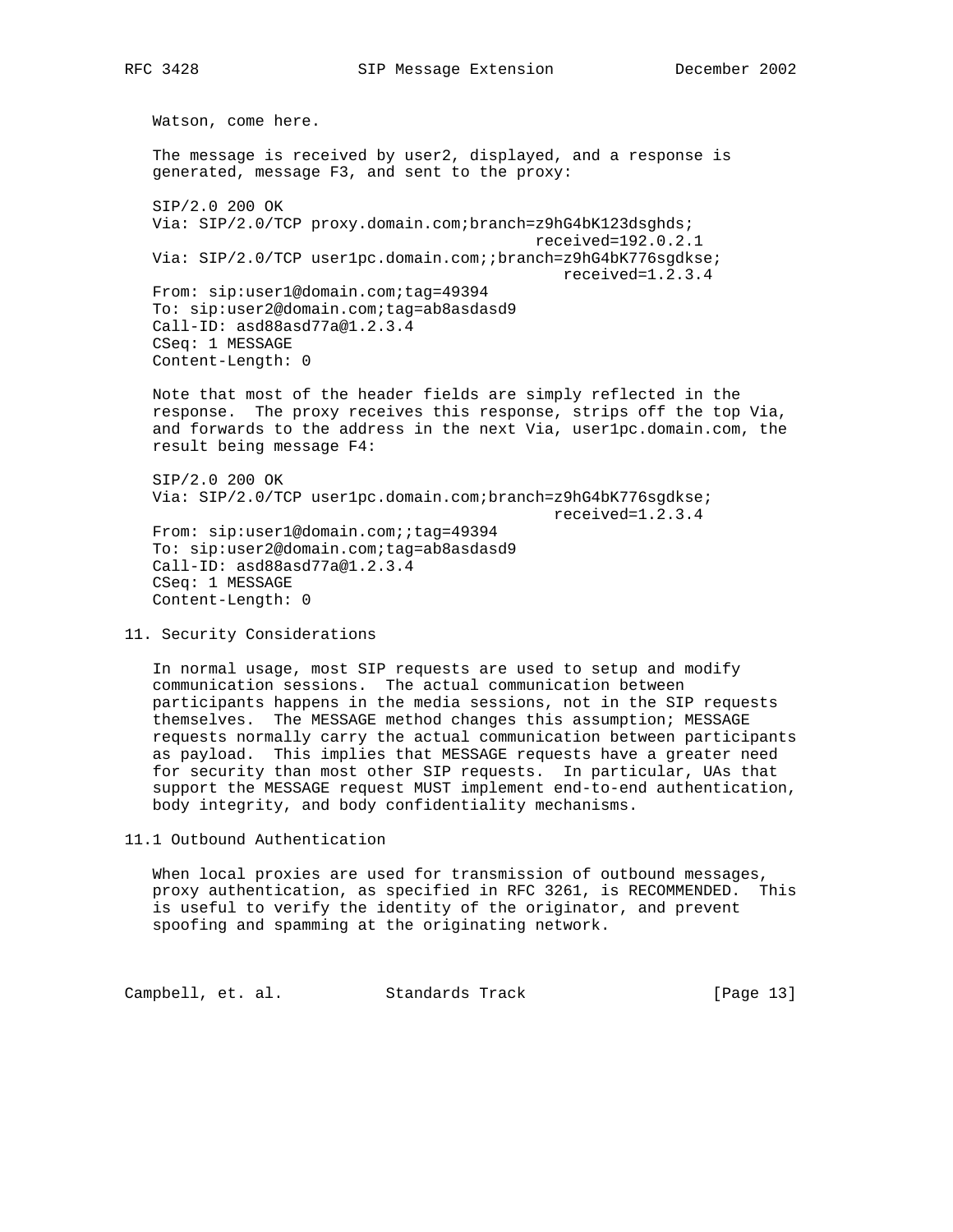## 11.2 SIPS URIs

 The SIPS URI mechanism [1] allows a UA to assert that every hop must occur over a secure connection. This provides some level of integrity and privacy protection. However, this requires the users to trust that each proxy in the request path is well-behaved, that is, they do not violate the rules for routing SIPS URIs. Also, any unencrypted bodies are fully exposed to the proxies.

 Additionally, the possibility of a forking proxy allows a MESSAGE request to be delivered to additional endpoints without the knowledge of the UAC. If only hop-by-hop protection is used, the users must trust all proxies in the chain to not fork requests to unauthorized destinations.

#### 11.3 End-to-End Protection

 When the goal is to remedy the concerns stated above, the MESSAGE bodies MUST be secured with S/MIME. If bodies specified in future to be carried by the MESSAGE method have different means of providing end-to-end security, their specification MUST describe the usage. SIP MESSAGE endpoints MUST support encryption (CMS EnvelopeData) and S/MIME signatures (CMS SignedData).

 The S/MIME algorithms are set by RFC 3369 [4]. The AES [10] algorithm should be preferred, as it is expected that AES best suits the capabilities of many platforms. However, an IETF specification for this is still incomplete as of the time of this writing.

#### 11.4 Replay Prevention

 To prevent the replay of old SIP requests, all signed MESSAGE requests and responses MUST contain a Date header field covered by the message signature. Any message with a date older than several minutes in the past, or which is more than several minutes in the future, SHOULD be answered with a 400 (Incorrect Date or Time) message, unless such messages arrive repeatedly from the same source, in which case they MAY be discarded without sending a response. Obviously, this replay attack prevention mechanism does not work for devices without clocks.

 Note that there are situations where an stale Date header field is normal. For example, the MESSAGE request may have been stored in a store and forward server while the recipient was offline. When the recipient returns, that server might then forward the message. Final receipt of the message would then occur some time after it was originally sent.

Campbell, et. al. Standards Track [Page 14]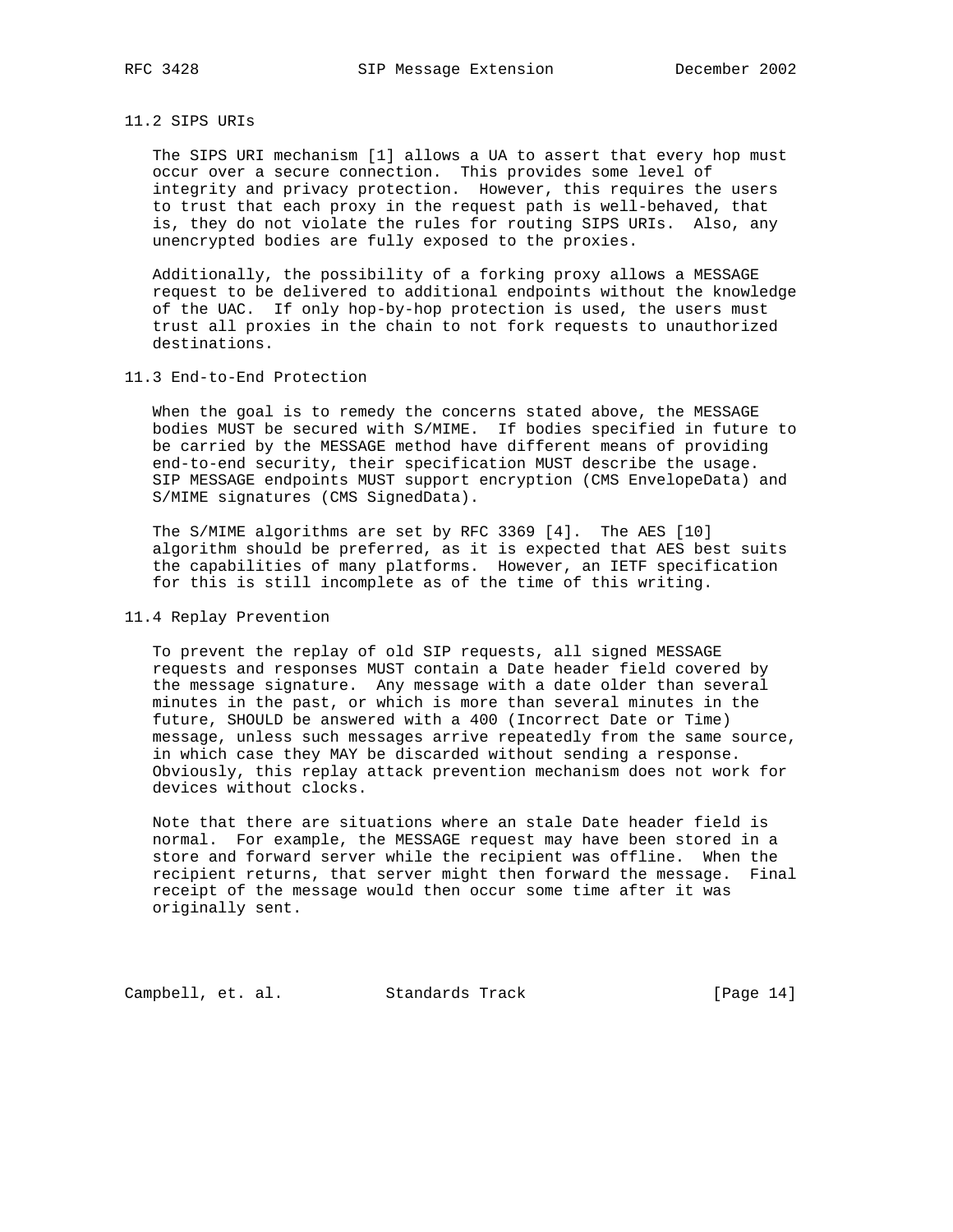If a UAS receives a stale message that can be confirmed to have come from a known store and forward server (perhaps over a TLS connection), it makes sense for it to accept the message normally. Also, if one or more stale messages arrive shortly after an offline period, the UAS MAY accept the message, but SHOULD warn the user that there is a risk the message has been replayed.

## 11.5 Using message/cpim Bodies

 The message/cpim format [7] allows for the S/MIME protection of metadata in addition to the message payload itself. In many cases, this metadata is redundant with SIP header fields. Still, message/cpim adds value in that the protection of metadata can extend across protocol boundaries. For example, a signed message/cpim body can provide sender authentication using the message/cpim From header field, even if the message crosses a gateway to another CPIM compliant instant message service that does not understand SIP header fields.

12. IANA Considerations

 This specification registers the MESSAGE method in the http://www.iana.org/assignments/sip-parameters/Method registry, according to the following information:

MESSAGE [RFC3428]

13. Contributors

The following people made substantial contributions to this work:

| Bernard Aboba   | Microsoft           |
|-----------------|---------------------|
| Steve Donovan   | dynamicsoft         |
| Jonathan Lennox | Columbia University |
| Dave Oran       | Cisco               |
| Robert Sparks   | dynamicsoft         |
| Dean Willis     | dynamicsoft         |

## 14. Acknowledgments

 The authors would like to thank the following people for their support of the concept of SIP for IM, support for this work, and for their useful comments and insights:

| Jon Peterson | NeuStar                |
|--------------|------------------------|
| Sean Olson   | Microsoft              |
| Adam Roach   | dynamicsoft            |
| Billy Biggs  | University of Waterloo |

| Campbell, et. al. |  |  | Standards Track |  | [Page 15] |  |
|-------------------|--|--|-----------------|--|-----------|--|
|-------------------|--|--|-----------------|--|-----------|--|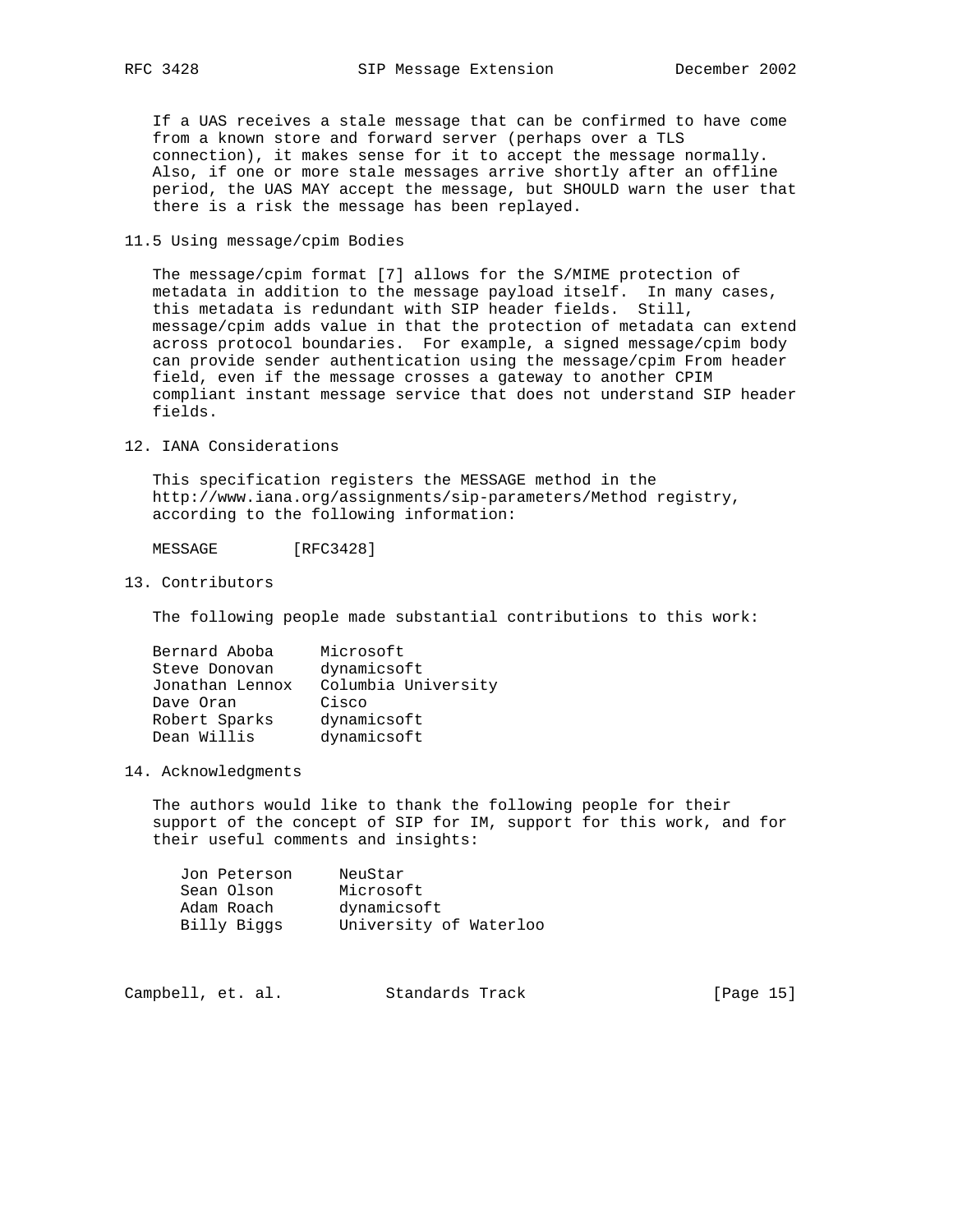Stuart Barkley UUNet Mauricio Arango SUN Richard Shockey NeuStar Jorgen Bjorker Hotsip Henry Sinnreich MCI Worldcom Ronald Akers Motorola Torrey Searle Indigo Software Rohan Mahy Cisco Christian Groves Ericsson Allison Mankin ISI Tan Ya-Ching Siemens

15.Normative References

- [1] Rosenberg, J., Schulzrinne, H., Camarillo, G., Johnston, A., Peterson, J., Sparks, R., Handley, M. and E. Schooler, "SIP: Session Initiation Protocol", RFC 3261, June 2002.
- [2] Day, M., Aggarwal, S. and J. Vincent, "Instant Messaging / Presence Protocol Requirements", RFC 2779, February 2000.
- [3] Day, M., Rosenberg, J. and H. Sugano, "A Model for Presence and Instant Messaging", RFC 2778, February 2000.
- [4] Housley, R., "Cryptographic Message Syntax (CMS)", RFC 3369, August 2002.
- [5] Roach, A., "Session Initiation Protocol (SIP)-Specific Event Notification", RFC 3265, June 2002.
- [6] Bradner, S., "Keywords for Use in RFC's to Indicate Requirement Levels", BCP 14, RFC 2119, March 1997.

16. Informational References

- [7] Atkins, D. and G. Klyne, "Common Presence and Instant Messaging Message Format", Work in Progress.
- [8] Crocker, D., Diacakis, A., Mazzoldi, F., Huitema, C., Klyne, G., Rose, M., Rosenberg, J., Sparks, R., Sugano, H. and J. Peterson, "Address Resolution for Instant Messaging and Presence", Work in Progress.
- [9] Rosenberg, J. and H. Schulzrinne, "SIP Caller Preferences and Callee Capabilities", Work in Progress.
- [10] Schaad, J. and R. Housley, "Use of the AES Encryption Algorithm and RSA-OAEP Key Transport in CMS", Work in Progress.

Campbell, et. al. Standards Track [Page 16]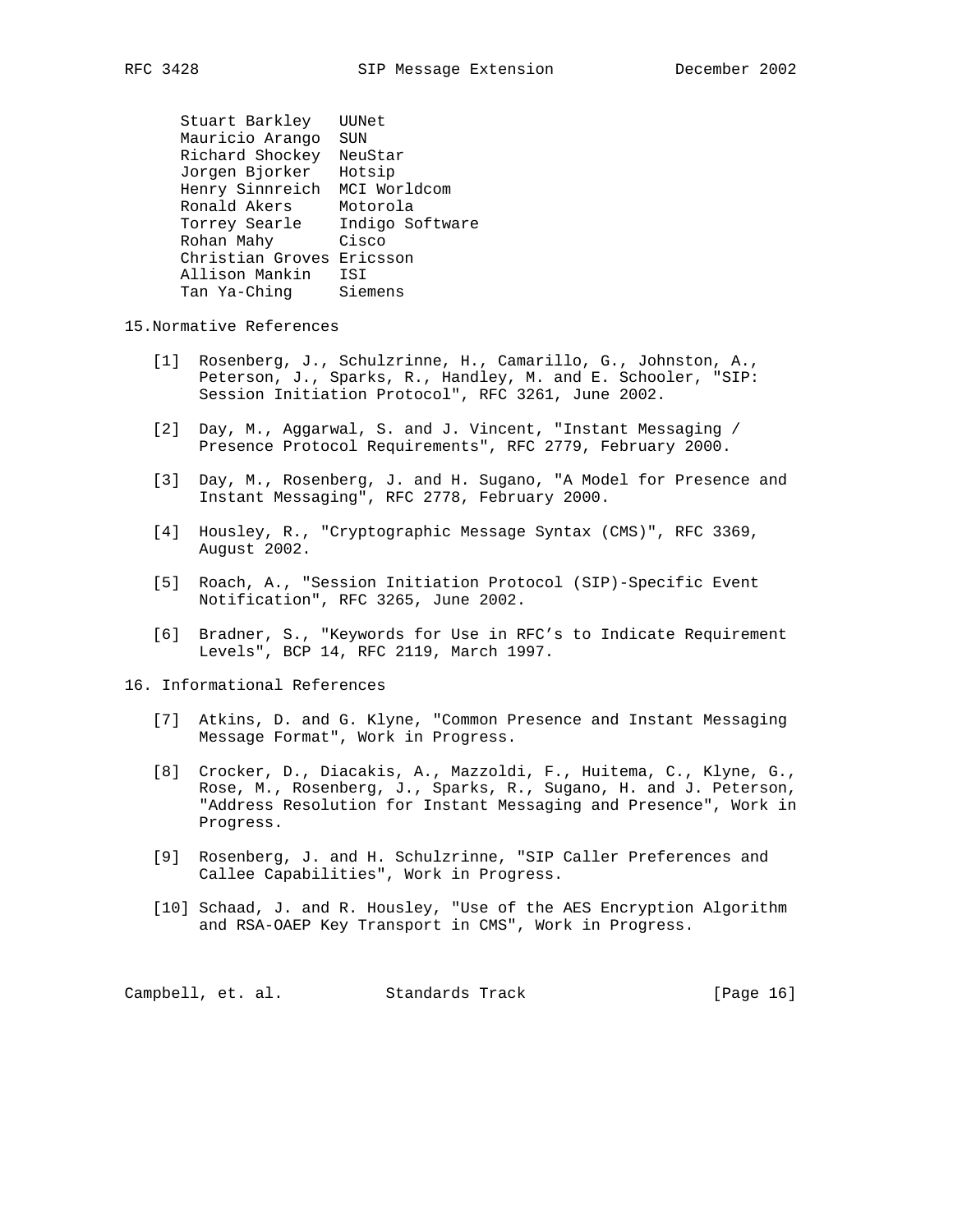- [11] DellaFera, C., Eichin, M., French, R., Jedlinski, D., Kohl, J. and W. Sommerfeld, "The Zephyr notification service", in USENIX Winter Conference (Dallas, Texas), Feb. 1988.
- 17. Authors' Addresses

 Ben Campbell dynamicsoft 5100 Tennyson Parkway Suite 1200 Plano, TX 75024

EMail: bcampbell@dynamicsoft.com

 Jonathan Rosenberg dynamicsoft 72 Eagle Rock Avenue First Floor East Hanover, NJ 07936

EMail: jdrosen@dynamicsoft.com

 Henning Schulzrinne Columbia University M/S 0401 1214 Amsterdam Ave. New York, NY 10027-7003

EMail: schulzrinne@cs.columbia.edu

 Christian Huitema Microsoft Corporation One Microsoft Way Redmond, WA 98052-6399

EMail: huitema@microsoft.com

 David Gurle Microsoft Corporation One Microsoft Way Redmond, WA 98052-6399

EMail: dgurle@microsoft.com

Campbell, et. al. Standards Track [Page 17]